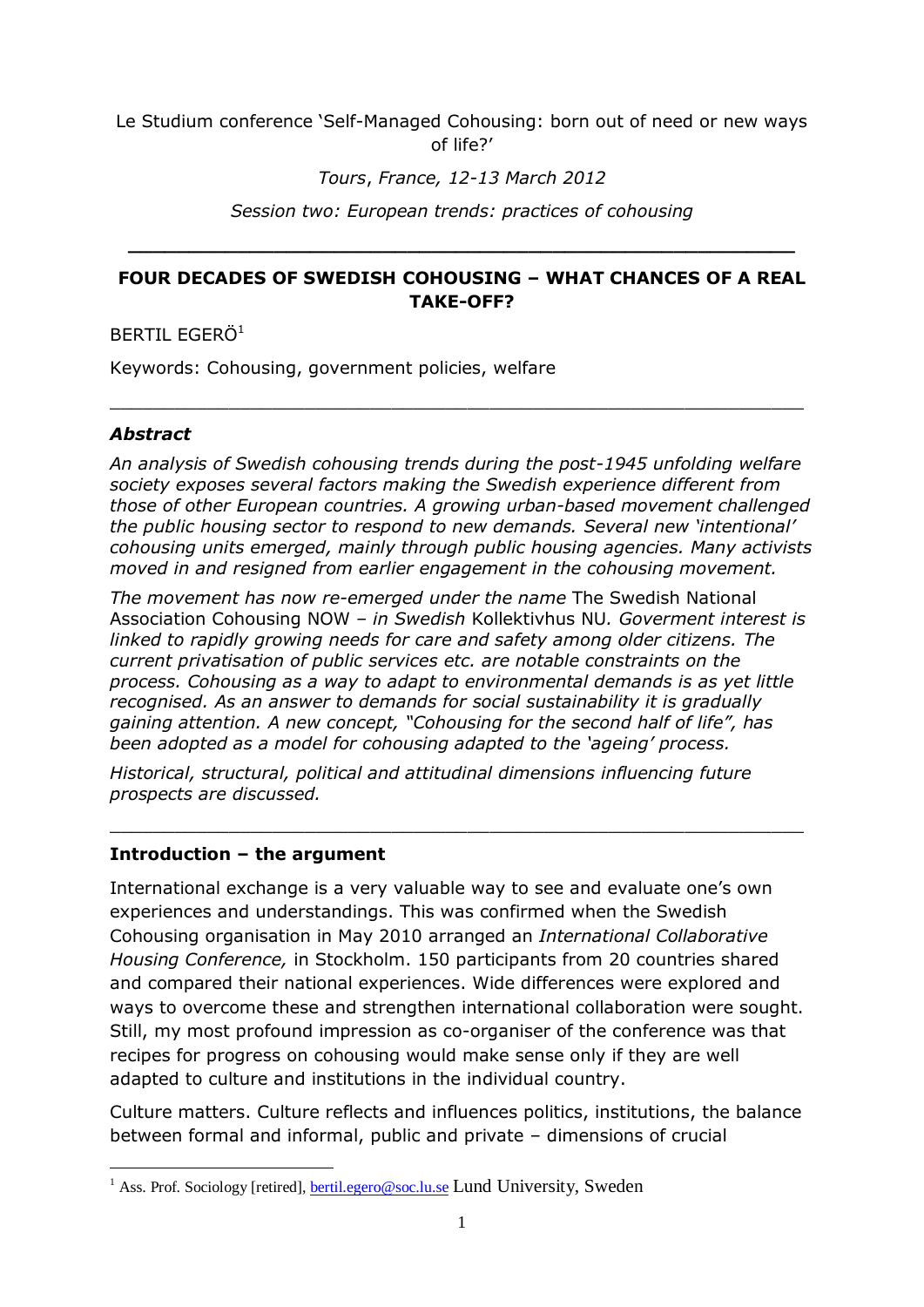importance for the organisation of the housing market, the scope for alternatives to mainstream living arrangements. Sweden, Denmark and Norway are close in history and languages. People move between the three countries in search of work or for leisure and enjoyment. Still, *Scandinavia* is in no way homogenous.

In Denmark, a society balancing between a class of conservative rural farmers and an urban liberal middle class, civil society is thriving with ideas and their realization. The well-known *Freetown Christiania* in central Copenhagen is through trade and seasonal labour movements linked to a network of more or less collective rural communities. Closer to mainstream society, the non-profit national membership organisation *Ældre Sagen*<sup>2</sup> (DaneAge) is engaged in popularizing various forms of collective living for seniors, as well as projects open for all generations. With a current membership of close to 600 000 and over 200 local chapters, *Ældre Sagen* has grown to a powerful actor in local and national politics. In 2010, there were around 350 collective housing communities for senior citizens, and around 140 with people of all ages (Kähler 2010 p.95). While at present about one percent of people above 50 years live in collective housing, many more would like to find housing that offers togetherness, reciprocity in support and enjoyment.

*Norway* was once part of the Danish kingdom. Its peculiar geography, with fjords penetrating deep into its mountainous areas, has led to a scattered population with isolated communities and serious infrastructure challenges. 'Collective housing' is rare; no national or local organization appears to have emerged so far. Similar conditions seem to prevail in *Finland*, just east of Norway and Sweden.

With its close historical contacts to the three other countries, *Sweden* offers an altogether different story. This paper aims to trace the origins of and the particular route taken by the Swedish co-housing movement in recent decades. The basic argument is that history matters, in terms of both structure – institutions, regulations, practices – and agency – the actions for change by individuals and collectives. Never colonised, nor predominantly feudal, in its history, Sweden displays a gradual and peaceful transition from power of the few (royalty, nobility, land owners) to power of the many (democracy). Such was the character of the transition, that it led the country to a long and stable period of progressive government, changing public opinion about the role of the state, and equally forming the perspectives of "what is possible" among the political leadership.

'Social engineering' is a catchword that fairly well describes the climate within which reforms were decided on and implemented, among them experiments in cohousing. The prime agency of social engineering was the state, influenced by and drawing on progressive elements of civil society. This interdependence was crucial for the first major experiments in cohousing, today it is a threat, given

<sup>–&</sup>lt;br><sup>2</sup> <http://www.aeldresagen.dk/MEDLEMMER/DETGOERVIFORDIG/OMOS/ENGLISH/Sider/Default.aspx>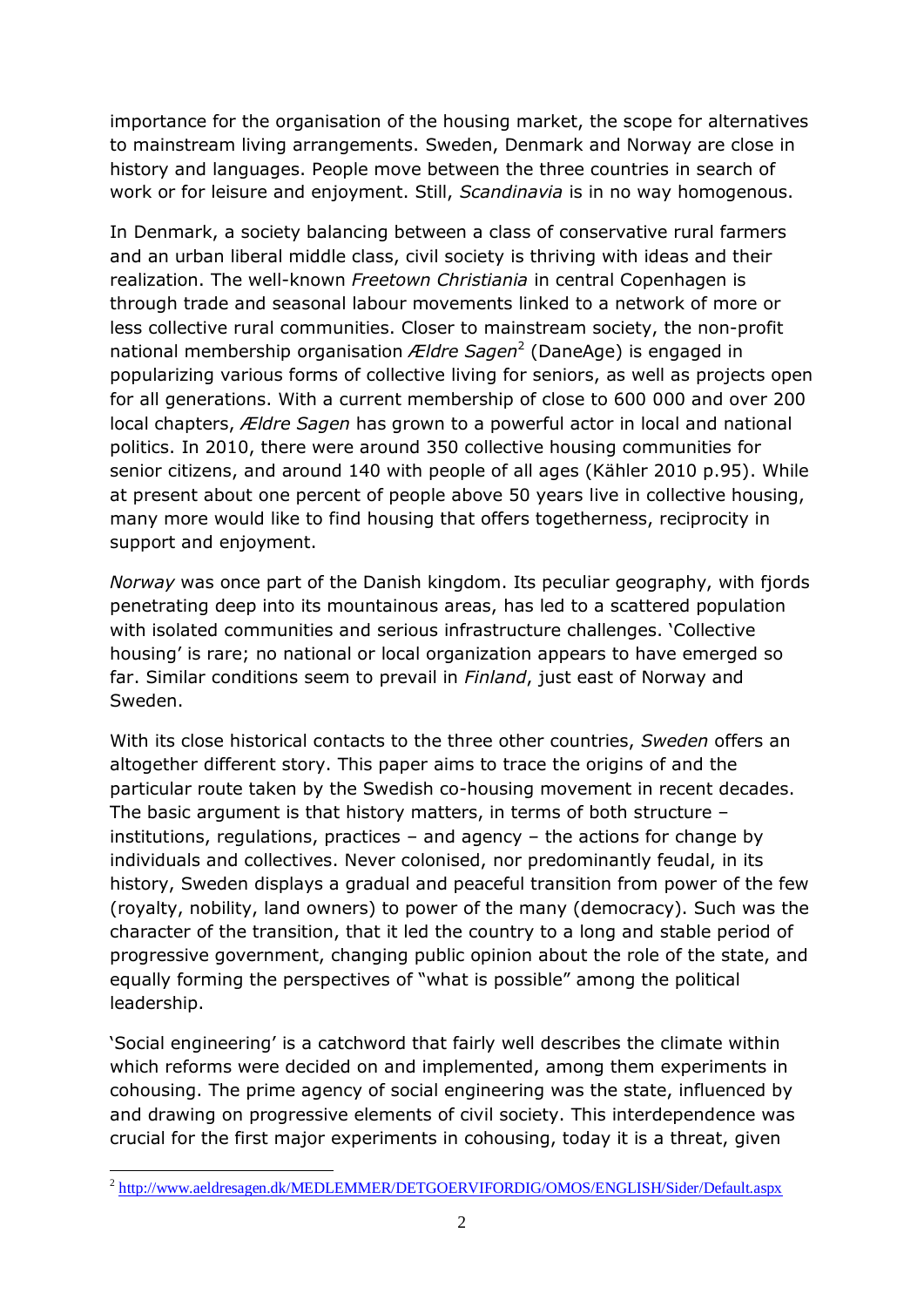the general retreat or withdrawal of the state under current neo-liberal ideologies and political practices. Whether and how the cohousing movement will handle that challenge is still an open matter.

## **First phase: the state vs civil society**

With the parliamentary victory of the social democratic party in the early 1930s, Sweden entered a new era whose impact is still recognisable right through more than two decades of neoliberal politics. Born on the strength of workers' organisation, in a sense social democratic politics came to be formulated and implemented *for* rather than *with* the majority of voters. This was possible because the state delivered – jobs, health care, education, modern housing. Never invaded by the Nazi troops in World War II, Sweden was well set to ripe the fruits of Europe's reconstruction and create a modern welfare society. Earlier agreements with the main industrial enterprises ensured peace on the labour market, provided workers around the country agreed to leave their homes and growing unemployment and move to the major urban regions where employment was offered.

In return, the government organised a major drive to raise the construction of new suburban dwellings to earlier unseen levels. Non-profit public housing companies were created in all cities and towns, to lead the work and provide models for good housing. Generally offered the best land for exploitation and favourable credits at low interest levels, their mandates were to make good housing accessible even for low income earners. Most construction took place in the urban fringe of agricultural or open land, while closer to city centres whole neighbourhoods were erased (because of poor and low quality housing) and replaced with middle-class housing.

Such radical transformation required tough leadership, and in some places local 'bosses' emerged from the ranks of social democracy to steer development. Depending on their openness for alternative ways of living, options for creative thinking on how to live varied very much between cities and towns. That this was true for local government offices as much as for civil society actors, is evidenced in studies of the period (see eg. Egerö 1979).

At the time when the social democrats came to power – 1932 – a major issue had begun to raise concern in the country: the fall in child-bearing and the prospect of a population decline over time. The transition to smaller families had started many years earlier and gained impetus by the so-called Great Depression that affected all of Europe. The leading social democrats and intellectuals Alva and Gunnar Myrdal saw continued fertility decline as a challenge for national politics, and proposed welfare policies directed especially to the needs of (poor) families with children. This came to be a major determinant of the unfolding welfare programme, and opened for attention to women's affairs, not least women's entry into the (formal) labour market.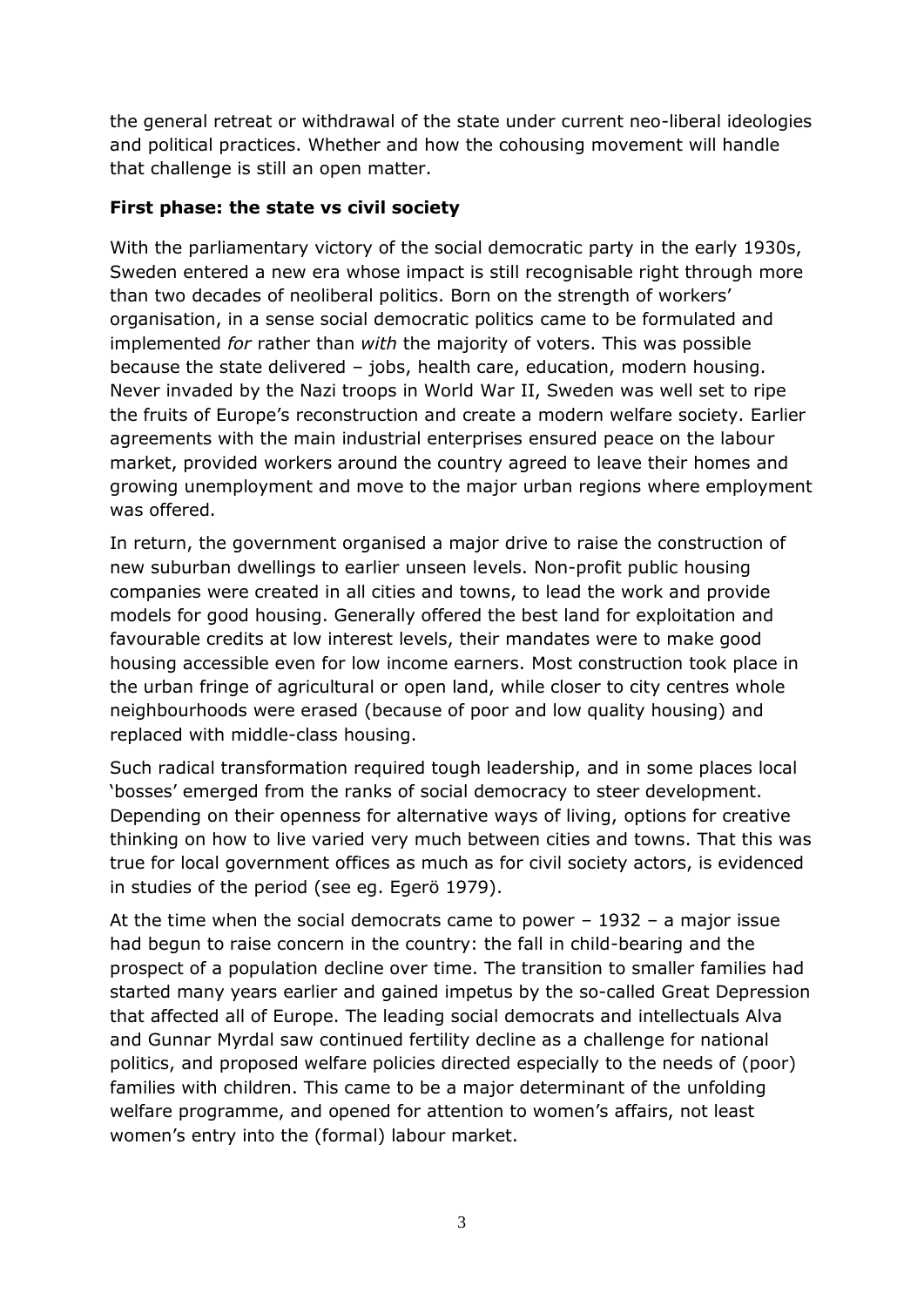In the 1930s, the majority of Swedish urban workers were still housed in very simple multi-storey buildings without central heating and other amenities. To provide good homes became a central issue. This work had already started in 1923, when the Stockholm Tenants' Association created *HSB* (*Hyresgästernas sparkasse - och byggnadsförening*; "the Savings and Construction Association of the Tenants") as a [cooperative](http://en.wikipedia.org/wiki/Cooperative) [association](http://en.wikipedia.org/wiki/Voluntary_association) for housing. A similar answer to housing shortage – and unemployment - during the war years was the initiative taken by the building workers' unions to establish *Riksbyggen*. Its first housing association was registered in 1941.

These associations could provide housing only to workers who had some savings to invest. While HSB and Riksbyggen were a part of the workers' movement of the time, they offered only a part-answer to the housing shortage.<sup>3</sup> The poor needed other solutions. These were to be provided by the non-profit public housing companies, wholly or majority-owned by the local councils and offering tenant housing only. Their growing importance is documented by the fact that at their height they owned and managed close to one million homes or around half of all rented homes.<sup>4</sup>

### **Was social democracy ever amenable to social innovations?**

Socialist movements are in no way similar everywhere. Their formation and change is subject to local cultural and social influences as much as to the grand ideas that bring them into life. In Sweden, the trade unions had formed and consolidated their collective power in sometimes open and violent conflicts with the capitalists. The issue of revolution or reform was a burning question already at the creation of the social democratic party in 1889. The leadership was a strong defender of 'power through the ballot' – the parliamentary way to power. During the years before and through World War I dissension grew within the party, especially with its youth wing. Many of those who hesitated came to join the reformist line, influenced not least by the violent character of the 1917 Russian revolution. In 1921 the radical wing broke away and formed what came to be the communist party of Sweden.

This development also meant that the creative atmosphere surrounding the Russian revolution during its early years got lost for the Swedish social democrats. Their main goal, formed in a dialectic interaction between the 'possible' – in parliament – and the 'utopian' as envisioned by radical elements of the party, came to be synthesized in the word *folkhemmet*, the "home for all"

-

<sup>&</sup>lt;sup>3</sup> The investment was part of the overall financing of house projects, and made the tenant a co-owner of his/her local association. For many years, buying and selling of homes was regulated in accordance with an index of living costs. However, as the post-war housing shortage opened for black market dealings, this regulation was eventually lifted. Today these homes are highly priced, and many housing companies – including the public companies – sell of their housing stock to tenants forming similar associations. The home is a marketable good.

<sup>&</sup>lt;sup>4</sup> A few years back their non-profit status was changed, ostensibly in order to avoid improper effects on the building market. Today they are commercial actors, and as such often interested in selling off their stock, especially those built during the years of mass production, mainly the 1960s and -70s. in addition they are no longer holding back on prices and rent levels, and – as commercial actors – careful in their attitude to innovations.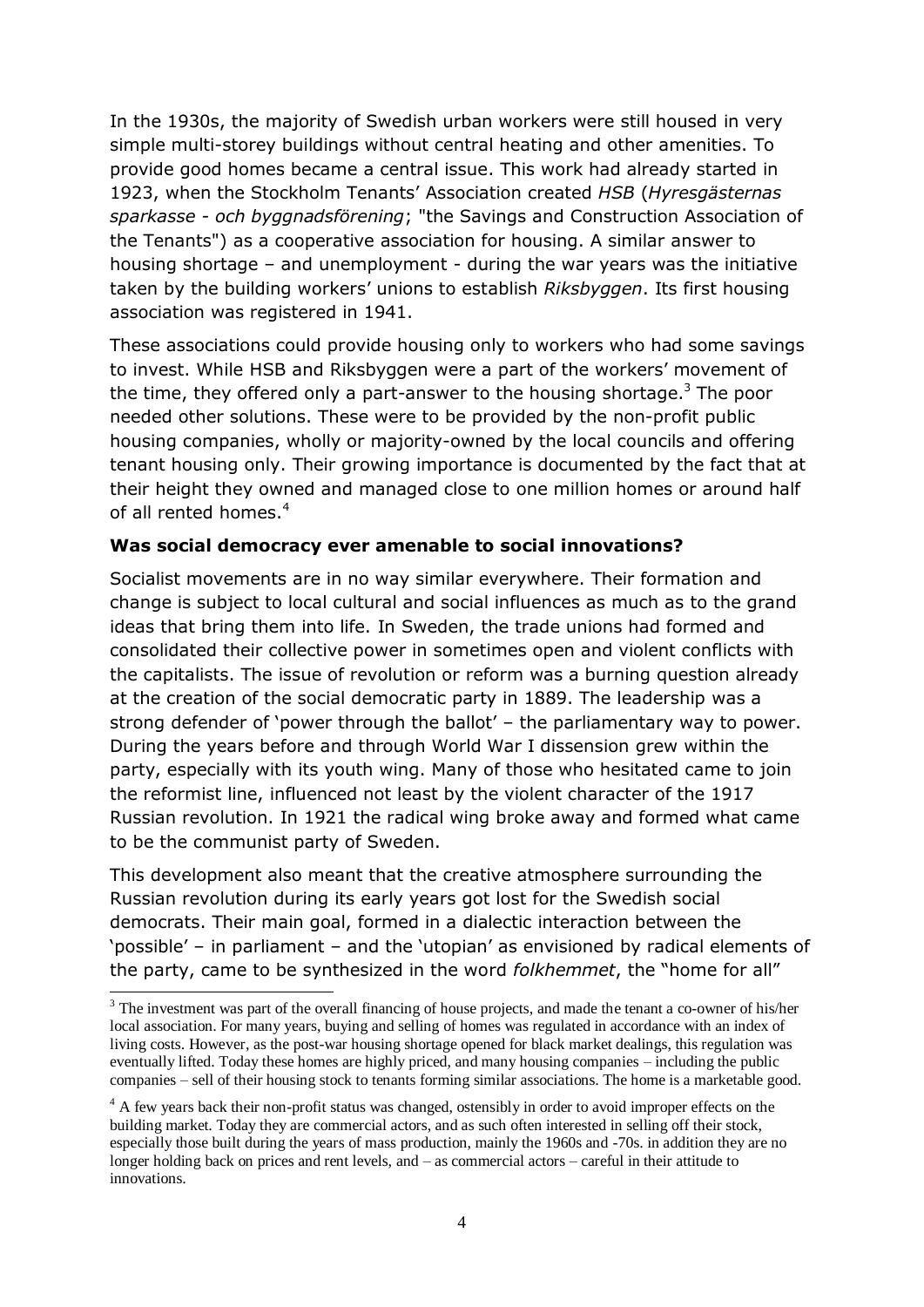where class conflicts gradually give way for sentiments of care, justice and solidarity, as the leading prime minister of the time has been interpreted.<sup>5</sup> The drastic changes brought about by rapid urbanization, changing family patterns etc. basically were left without answers. Except in one respect: women's and children's situation and options.

Collective housing could have been an innovation nurtured by these conditions. It was not. Undoubtedly, the large-scale Russian collectivisations during Stalin's rule lent negative connotations to the term itself. More important however was that the values attached to the family as the basic social entity of care and reproduction never came to be challenged by the social democrats. Growing economic wellbeing – each worker his own home, his own Volvo – most likely consolidated rather than challenged the 'family' as an untouchable institution.

In this perspective, it should be no surprise to learn that the social housing experiments that took place occurred outside the sphere of the state, in interaction between private constructors and a radical elite (for the following details, see Vestbro 2010a). In the early 1930s the idea of collective housing was developed by Alva Myrdal and architect Sven Markelius. In 1932, Myrdal wrote in the Swedish journal *Tiden*: "Urban housing, where twenty families each in their own apartment cook their own meat-balls, where a lot of young children are shut in, each in his or her own little room – doesn't this cry for an overall planning, for a collective solution?"

However, the leading modernists soon realised that support for collective housing was not forthcoming from the organised labour movement, except its women's association. The support Markelius had hoped to get for three large buildings in suburban Stockholm was never offered. Fortunately, his personal contacts in the private sector secured support for Sweden's first functionalist cohousing unit, built on a small plot in central Stockholm. Ready in 1935, it had 54 small apartments, each equipped with a dumb-waitor from a ground floor restaurant, where a small shop and one of the first kindergartens with Alva Myrdal's pedagogic principles was also housed. Next to the dumb-waitor was a laundry chute, used by the residents to send their washing for treatment by staff of a laundry in the basement. (Vestbro 2010a p.47).

The house was a rational answer to practical problems of middle class families with both adults working. It was not organized to facilitate contacts and cooperation between neighbours, who could meet only if they chose to dine in the restaurant.

The early proponents of cohousing expected that the social democratic government, HSB and similar organisations would encourage cohousing, but their calls were left unattended. Instead it was the private constructor Olle Engkvist who took up the idea. Inspired by Markelius' project, during the following 20

1

<sup>&</sup>lt;sup>5</sup> Per Albin Hansson (prime minister 1932-46). He held that one of the most important tasks of democracy was to "put an end to class consciousness" in preference for what could be called a "citizenship spirit" characterized by values such as those just mentioned.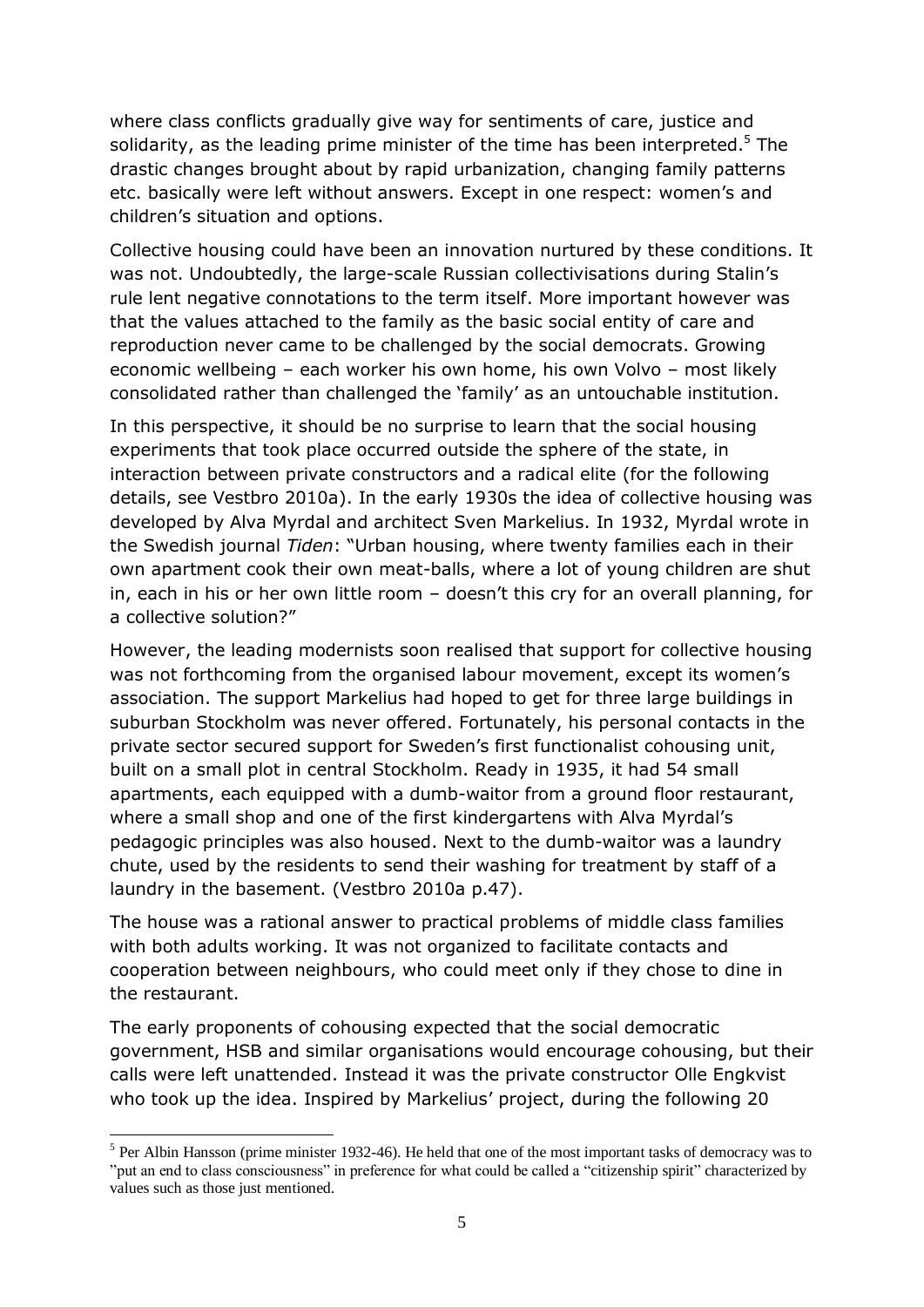years his firm built six cohousing units in Stockholm. Engkvist's model, with service offered by employed staff and compulsory meal tickets, dominated the discussion about cohousing up to the end of the 1970s.

His last and biggest co-housing project, the Hässelby "family hotel" in the outskirts of Stockholm, was built in the mid-1950s. There were 328 apartments, a restaurant kitchen, a large dining hall run like a restaurant, a smaller dining room, a room for parties, a club-room with its own cafeteria, a staffed reception and many different facilities. It was suitable only for well-to-do tenants and, with costs for employed staff rising, the arrangement came to an end in the mid-70s.

### **New radicals make new demands – and are listened to**

Sweden was in no way excluded from the "1968" student movements in Europe. Educational institutions came under attack, political formations mushroomed, peace and solidarity organisations reached far and wide in our society. Some students changed life course to become blue-collar workers, others moved out to form rural communes. In most cities, collectives sprung up where sizeable flats or villas could be accessed. Many of these communes and collectives suffered from high turnover and did not last very long. Such experiences forced the question how collective living should be organised to be more stable and robust even with some turnover among members. The best and most concrete answer was to come from a group of professional women, who had visited Denmark and other countries in search of models.

Among the progressive formations in civil society during this period were several formed by and for women. Their demands focused on the multiple roles of women – as workers, caretakers, responsible for daily tasks at home etc. One of them was a group of mainly architects, who during the 1970s elaborated a new framework (or, with today's language, concept) for cohousing which they presented in a small booklet under the name *Bo i Gemenskap* (acronym BIG - "Live in community"*)*. It consisted of a house design with small-size selfcontained flats and common space for cooking, eating and being together, with shared responsibility for the running of the common space, joint meals and other common undertakings.

The booklet came to be used as a guiding manual for close to 20 new cohousing units in and around Stockholm, built by a municipal housing company as directed by the local government under social democratic rule. Around the country, altogether about 50 cohousing units saw the light during the 1980s and 90s. Some were experiments, for instance linking an old people's wing to a cohousing unit. Altogether, the cohousing units came to "swallow" a majority of those who had been working hard for such arrangements, and their voices were no longer heard so much in the public sphere. Other reasons, such as the slowdown in economic growth and the virtual end to migration from rural areas, contributed to changing the stage. Municipal housing queue systems were closed down, with them the special queues for those interested in cohousing. A culture of 'individualism' began to make inroads on the *folkhem* sentiment of togetherness.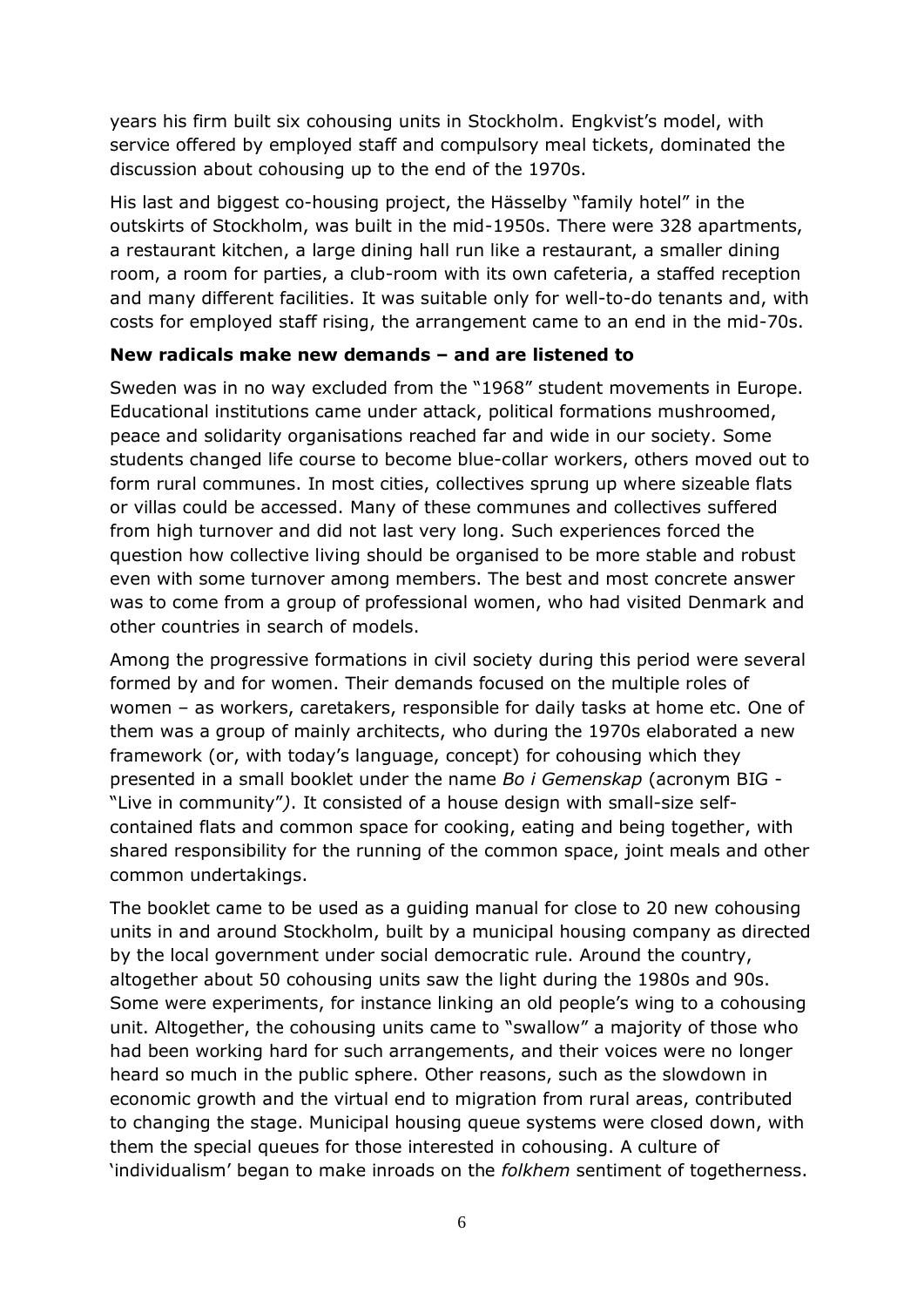However, the game was not yet over. Some foresighted activists, alerted by growing general concerns over our "ageing population" and seeing the limited capacity of public organs to handle the needs of rising numbers of old people, in the early 1990s developed a new cohousing model. The proposed innovation was to limit access to a unit to people "in the second half of their lives", i.e. over 40 years and with no children in the household. This idea, to enable people still in their working ages to engage in creating mutual support systems of value after retirement turned out to be beneficial. The first building of this kind, *Färdknäppen* (meaning "One for the road") in central Stockholm, was ready in 1993. Similar cohousing units have since been built both in Stockholm and in several other cities, with varying degrees of self-management paid back with lower rents.

The *Färdknäppen* model has become a topic of inspiration and debate for both public and private housing companies searching for ways to offer senior citizens care, support and [social] security. Few are however prepared to invest on a broader scale in proper cohousing. There is a general lack of confidence within these agencies in the ability of future residents to take collective responsibility for public space and public functions. The various cases of senior housing produced recently are generally based on access to employed staff and residents paying for all services. Which in my understanding means a return to the Engkvist model of some decades back; pseudo-variants of cohousing whose inhabitants enjoy the company of neighbours and have access to various services – provided they can and will pay for such improvements.

This orientation is sometimes seen as resulting from the embryonic demands by currently retiring cohorts of the 1940's 'baby boom'. Visible among the radical movements of the 1970s, members of these cohorts were driving the cohousing agenda in the late 70s and early 80s. Today, the trend can be interpreted as a desire to replace the earlier work community with some new forms of housing offering a degree of community. Several housing companies are currently developing multi-storey flat houses with ground floor cafés and meeting rooms, often run by an employed caretaker.

If we define cohousing as community living with shared responsibility, such housing solutions fall outside the definition.

#### *A new ageing boom*

In all of Western Europe, the proportion of older people is since many years increasing. In Sweden, the expansion of the group 65 years or older was temporarily revised during the 1990s. A new expansion has been started, expected to last until the early 2030s. It reflects the entry in retirement of the big birth cohorts of the 1940s and the latter part of the 1960s.

Older people will over time make up a distinctly greater proportion of the population. Around 2030, those 65 years or older are expected to make up one quarter of the national population, a drastic change compared to today's 17 %. Source Statistics Sweden 2010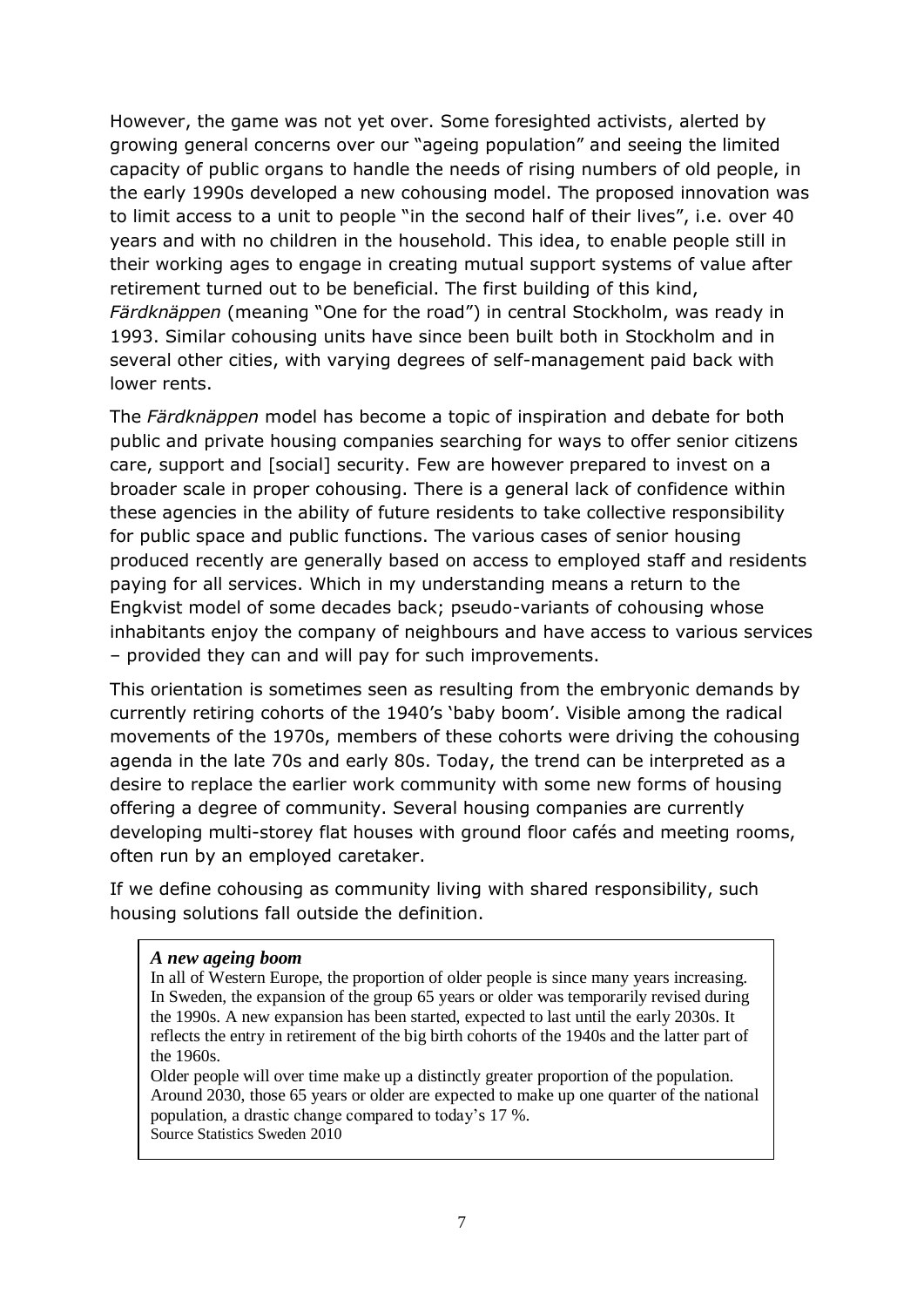#### **Second phase: The state withdrawing; market forces emerging**

While seen as a major achievement, the many cohousing units built since the BIG model was published have meant little more in terms of the major trends on the housing market than the one-off project by Markelius half a century earlier. Firstly, their distribution over the country is extremely uneven – the vast majority are found in Stockholm and Gothenburg, a few more in southern Sweden and virtually none elsewhere. Secondly, the cohousing households number only a small fraction of one percent, certainly visible in some circles but completely unknown for most Swedes – as is the communal way of living itself. Cohousing remains marginal, something many people might appreciate if they get to visit a cohousing unit but which many such visitors still say is not compatible with their understanding of themselves.

For contractors and housing agencies, cohousing units represent an economic risk that few are prepared to test. Should the communal activities that require a common kitchen, a joint dining room and other amenities die out, who will then carry the cost of those amenities? Considerations which have led housing companies to build cohousing units with 'normal' flats when cohousing flats for reasons of cost need to be smaller and simpler. The result tends to be kind of a self-fulfilling prophecy: Good designs for functional cohousing are sacrificed while higher than normal housing costs make the flats affordable only to better-off people with less interest in collective living.

Many of the public housing companies have earlier been prepared to risk rebuffs, as they have seen a response to demands for cohousing from well organised would-be tenants to be part of their societal responsibility and mandate. When the political signals from local governments were positive, concrete results did not take long to come. This was the situation during the 1980s, the golden period of cohousing in Sweden while also the beginning of the end to the Swedish welfare system. Changing international economic conditions, and a brief period of economic downturn during conservative rule in the early 1990s, led the returning social democratic government to start a series of reforms that have been described as reflecting much of the neo-liberal ideologies spreading in Europe. Privatisation – the selling out of state property and the opening of social services for private ("risk capital") contractors has come to be a major feature of conservative and social democratic politics since then.

This paradigmatic shift reflects a wider trend in Europe – the market orientation of the EU (see eg Judt 2010). The Swedish membership in 1995 opened for systematic attacks on the whole state-society relation built during social democratic rule. The EU principle of free market competition has dealt a serious blow to services such as energy, telephone, railway, post, health, education and other services provided by non-profit public sector agencies. Under this principle, any non-market condition such as subsidies is to be removed. This applies even to the Swedish public housing companies, which today can no longer act as a stabilising factor on the rent levels, nor deliver 'good housing' if this is in conflict with profit-making. Although some of these agencies maintain an interest in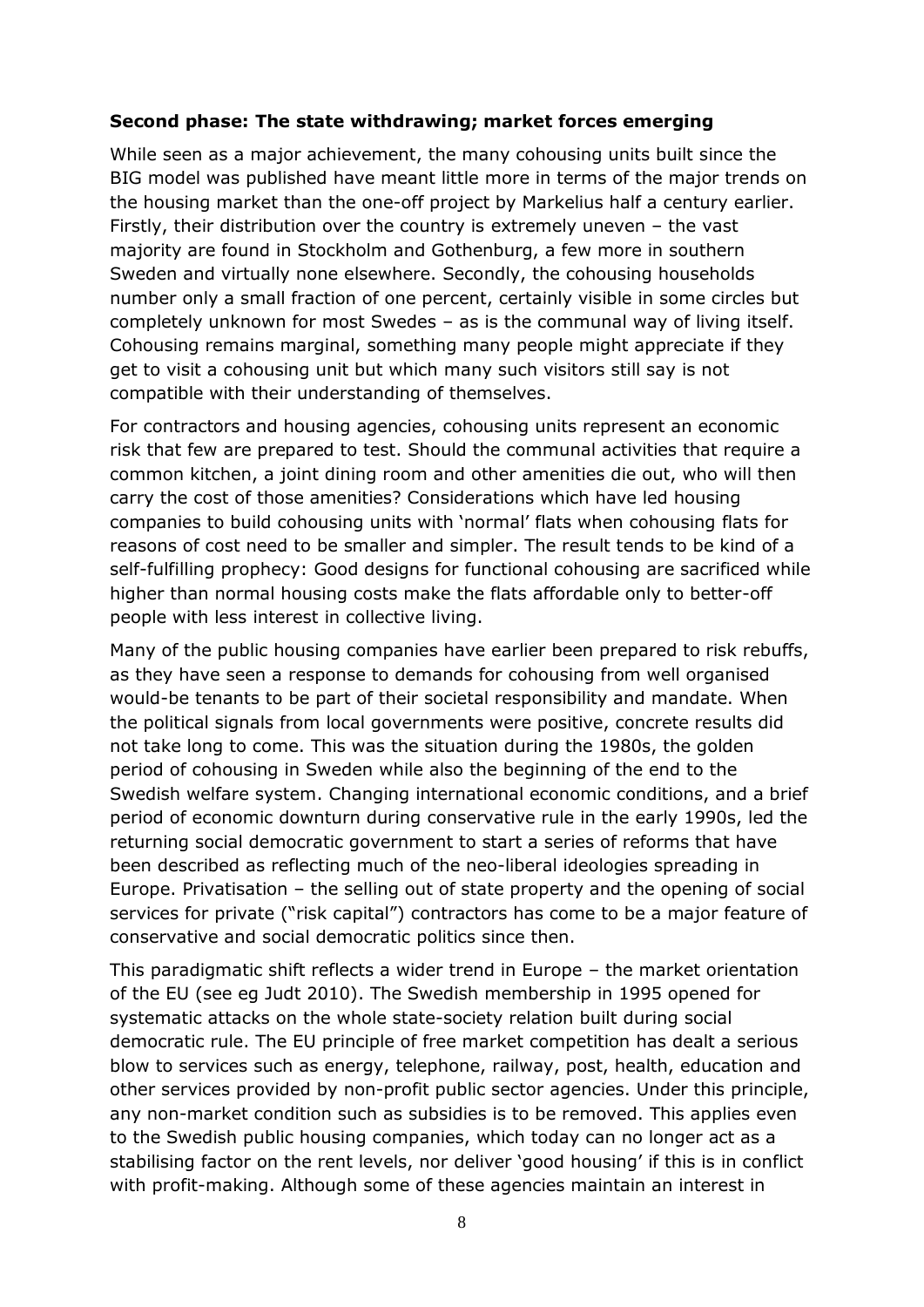cohousing solutions, the majority appear to be open only for senior housing solutions for better-off clients, similar to those in Denmark, Netherlands and the USA (see various contributions in Vestbro ed. 2010).

# **Cohousing for whom?**

1

With all its emphasis on support to families with children, the social democratic welfare programme failed to prevent a gradual social movement towards new life forms without or with very few children. Shared by all "over-developed" countries, this movement entails later entry into adult life, family formations and childbearing postponed, and an increasing number of people living alone. In Sweden, since the 1960s the proportion of households consisting of only one person has more than doubled, and seven households out of ten are childless (see table below). One less often discussed aspect of this trend is the way kinship networks are affected: The existence of cousins, aunts and uncles is due to one's grandparents having many children. With the one-child family, the kin tree is deprived of its branches. And kin matters even in our modern world, as a basic social security when employment, personal relations and friendships are more fluid and unstable.

The transition to life styles with less room for children goes along with a culture of individualism and self realisation, at odds with the 'folkhem' consensus.<sup>6</sup> Its significance for alternative housing models such as cohousing is however not straightforward. On the one hand, individualism and openness to change (of partner, of habitat, of job etc.) works against engagement in a community where the sharing of tasks and responsibilities is a must. On the other, social fluidity and 'atomisation' is a serious challenge for many. In today's Sweden, loneliness is a social problem of growing magnitude. One answer could be to create facilities for 'living together'.

"To belong", be part of a group or a community, is a basic human need. The challenge is to find responses that people would accept. A public housing company in southern Sweden began experimenting in ways to reduce destruction and violations in their housing areas. Small-scale experiments were started where neighbours in the same housing unit were invited to do garden work on the grounds of the house. The results were at times remarkable – in terms not only of good neighbourliness but also of less of destructive actions.

Cohousing would seem to be an attractive alternative for single person households in need of community. It would seem an ideal way of living for families with small children, not least those run by a single adult. Older people with few friends and their kin living elsewhere would find a cohousing unit a haven of opportunities to meet younger generations and feel good from sharing communal tasks. Still, cohousing as an option is simply not there – neither in public demands for housing nor in political programmes of the democratic

<sup>&</sup>lt;sup>6</sup> It has been argued that the very construction of the welfare system as a direct contract between the state and the individual has made this possible, by allowing the citizens to decide over their lives independently of other actors such as family and employer (see e.g. Berggren and Trägårdh 2006).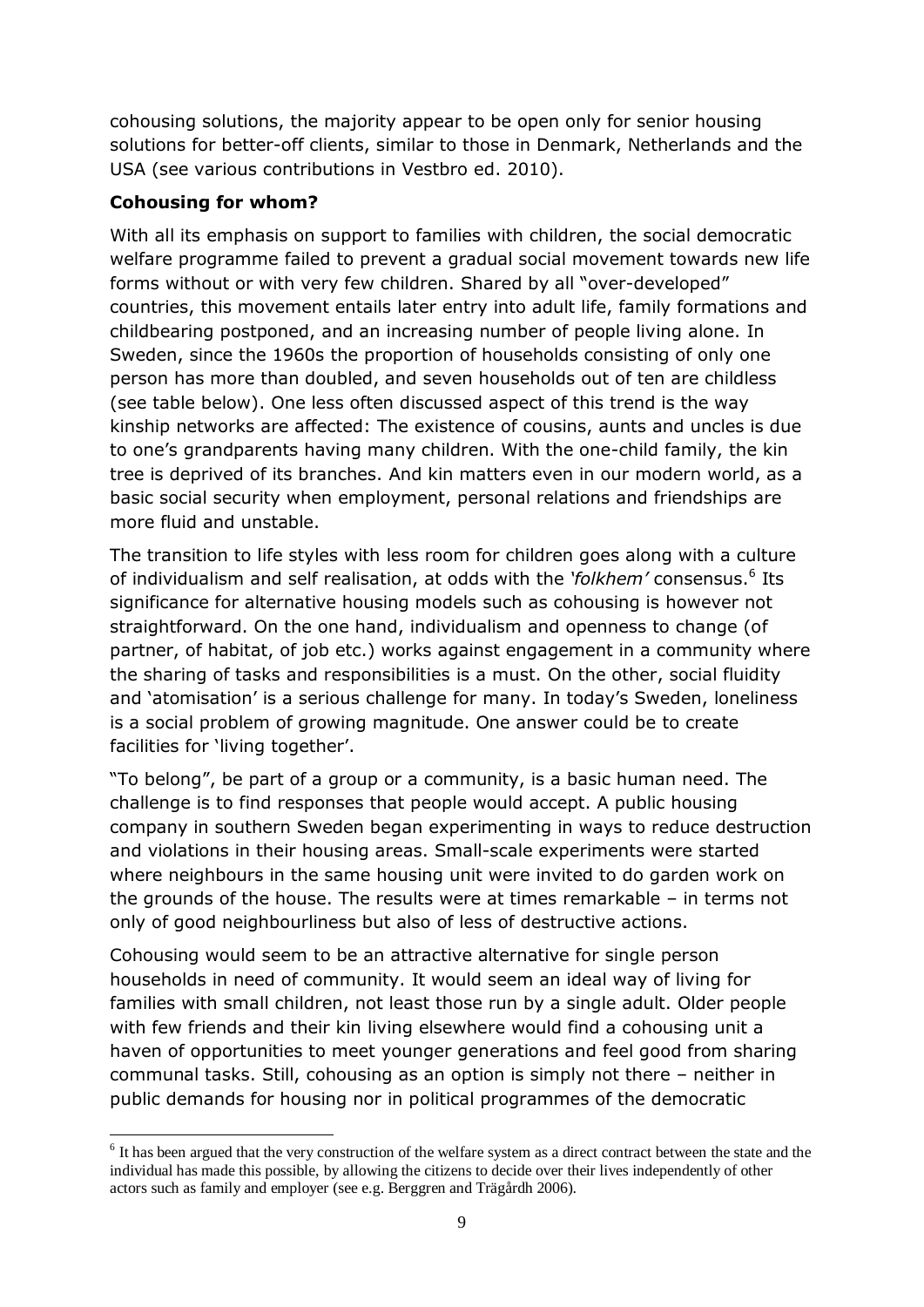parties. The website of *Kollektivhus NU* lists the groups formed with the aim to arrange cohousing; less than a dozen over the whole country. Available data on cohousing units tell a similar language – although a few new units are underway or just ready, the general trend is in no way distinctly positive.

The association reports on an inventory it made in 2006. 52 cohousing units were traced. 10 had been entirely "de-collectivised" while another 17 appear to maintain parts of the original functions. 25 of the 42 with all or part of their cohousing still there, are examples of the *BIG* model described above, and 6 of these are of the *Färdknäppen* type, i.e. open for households 40+ with no children at home. Altogether the cohousing units have around 2000 dwellings or 0.05 percent of the national housing market. (Vestbro undated)

### **The cohousing movement under new conditions**

The majority of today's activists in *Kollektivhus NU* are middle-aged or retired. We may still live the confidence and enthusiasm that for a period brought so much of progress in social reform and innovations. Our actions are most likely still founded in a belief that the state is there to respond to our demands, if only they are well articulated and visible for the responsible departments, transferring them to the board rooms and the executives of housing companies.

The generation to which the cohousing movement turns its attention, the children of the 1940s *baby boom* generation, find themselves in a very different ideological and political environment from that of their parents. Their view of the role of the state, and of what it means to be 'radical' or 'progressive', indeed of what is possible, should bear few similarities. It remains to be proved that *cohousing* as a model for community organisation in the 21<sup>st</sup> century, is likely to be viable, and then for whom it is so.

In a macro perspective, no proof should be necessary. Growing economic differentiation and a reappearance of *poverty* in the midst of our affluent societies demand house forms designed to keep living costs down – one characteristic of cohousing at least in principle. Further, our growing awareness of the life style changes we have to do to reduce environmental depletion and climate change should lead us to reduce our individual consumption of energy and non-renewable resources – easier to do in the context of cohousing where the strength of the community could give support for change to its members. Finally, with media frequently reporting on the worsening conditions for elderly in institutions, the widening imbalance between needs and resources related to steadily growing numbers of seniors ought to make housing solutions where these seniors are encouraged to take care of one another increasingly attractive for the authorities.

Yet there are reasons for caution. Some have been discussed above. Another, possibly more profound, dimension of change in the political landscape could be added, a change working against social innovations such as cohousing. In its heydays, the international socialist movement aspired to the development of a citizenship where the common good of society would take precedence over more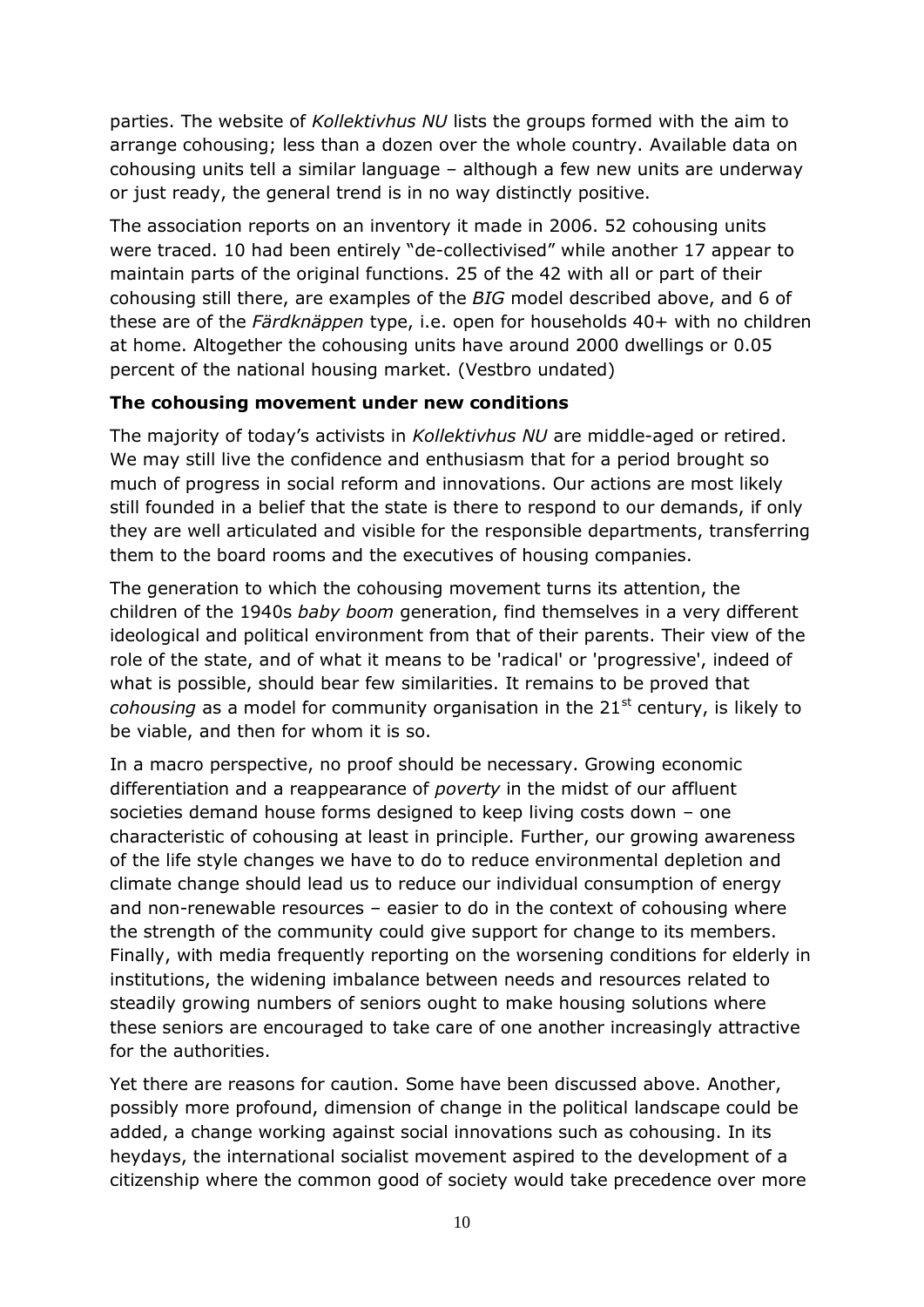egocentric interests. In Sweden under social democratic rule, these aspirations found their political expressions in a variety of public campaigns aimed to influence the whole society to more desirable behaviours, more healthy life styles etc. Various organisations offering 'adult education' could access sufficient financial state support to expand their supply of 'good' courses, meetings and other forms of influence.

Today, only fragments remain of this once so important part of the Swedish *folkhem*. This vehicle of change of people's mindsets has lost out against the neo-liberal winds of change. The effects are there for us all to see: campaigns to influence our behaviour in the face of climatic threats are pathetic, reduced to nil by a the loud voice of a persistent market hammering on us to consume – journeys to Thailand, new cars, new kitchens and new electronics.

Cohousing is bound to continue to exist in Sweden and elsewhere – there will always be groups who want to challenge the prevailing order, who see alternative social arrangements as better answers to the challenges of the time, and who are sufficiently free of social bonds to 'mainstream' life styles to create the alternatives they have formulated. The Swedish *BIG* model will become only one of a growing variety of cohousing forms, adapted to changing conditions and new demands. The cohousing movement faces the challenge of making alternative housing arrangements become part of 'everyday life' or mainstream thinking among politicians, housing companies and the architect profession.

Patience and perseverance will be required. In a long-term perspective, odds are favourable. Today however, with economic recession as the immediately threatening cloud on the horizon and gradual climate change forming a glooming background, neither the state – meaning political parties, parliament and government – nor 'public opinion' should be expected to give cohousing the attention it deserves.

|                            | <b>Census data</b> |      | <b>Special surveys</b> |      |      |
|----------------------------|--------------------|------|------------------------|------|------|
| <b>Household type</b>      | 1960               | 1975 | 1990                   | 1991 | 2008 |
| Single adult               | 20.2               | 29.9 | 39.6                   | 44.1 | 44.2 |
| Couple without<br>children | n.a.               | 31.1 | 30.2                   | 24.7 | 25.9 |
| Others without<br>children | n.a.               | 7.7  | 6.2                    | 1.6  | n.a. |
| Sum                        | [60.7]             | 68.7 | 76.0                   | 70.4 | 70.1 |
| Single with                | n.a.               | 3.5  | 3.9                    | 5.1  | 5.2  |

# **Table: Swedish household types 1960 – 2008, from two different sources\*, per cent**

\_\_\_\_\_\_\_\_\_\_\_\_\_\_\_\_\_\_\_\_\_\_\_\_\_\_\_\_\_\_\_\_\_\_\_\_\_\_